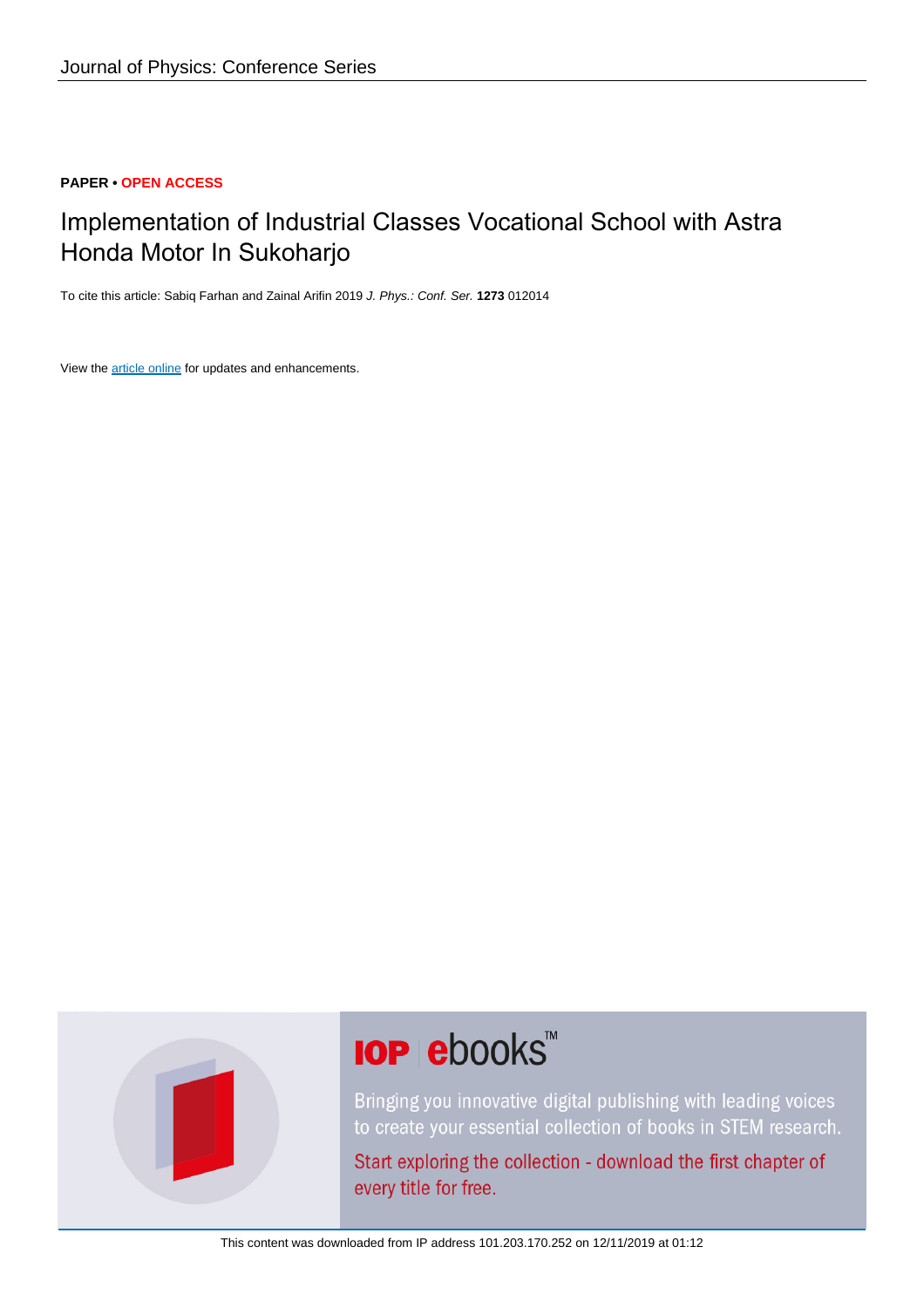## **Implementation of Industrial Classes Vocational School with Astra Honda Motor In Sukoharjo**

#### **Sabiq Farhan1 and Zainal Arifin2**

1 Post Graduate Student, Universitas Negeri Yogyakarta, Indonesia 2 Lecturer in Faculty of Engineering, Universitas Negeri Yogyakarta, Indonesia

E-mail: sabiq.2017@student.uny.ac.id; turangga81@yahoo.com

**Abstract.** This study aims to determine [the implementation of the in](mailto:turangga81@yahoo.com)dustrial class of Vocatio[nal School with Astra Honda Moto](mailto:sabiq.2017@student.uny.ac.id)r in Sukoharjo. This study includes a type of quantitative research with a descriptive approach. Data collection techniques using questionnaires and data analysis techniques carried out by steps (1) collecting respondents' data; (2) analyze the data by describing or describing the collected data; (3) presents in graphical form (visual).ndustrial Class Indicators are measured based on guidelines from Developing Effective Cooperation between InstitutionsVocational Training and Industrial Training Directorate of Vocational Development, namely: implementation of Honda curriculum, implementation of Industrial Work Practice, and implementation of industrial culture (5R). The results of this study indicate that this indicator mostly shows a very good category.

Keywords: Industrial Class, Vocational, Astra Honda Motor

#### **1. Introduction**

Vocational secondary education is one of the educational institutions that creates skilled workers in the vocational field. Government Regulation Number 17 of 2010 Vocational High Schools, hereinafter abbreviated as Vocational High Schools, are one form of formal education that takes place from SMP, MTs, or other forms that are better than SMP or MTs. According to Clarke and Winch (2007: 9) "Vocational education is confined to preparing yaoung people and adults for working life."The question is that vocational education limits the preparation of young people and adults in life and readiness to enter the workforce.

As a school that has a goal to be ready to enter employment means the Vocational High Schoolmust have a program of expertise to be relevant to the Business World and the World of Industry. But to adjust to the Business World and the Industrial Worldis very difficult, one of which is due to the gap that occurs between schools and industry. the gap is in the form of technological gaps, school curricula that are not yet in line with industrial needs and educators who have not been able to keep up with what is happening in the industrial world. This has made the readiness of vocational high school graduates less.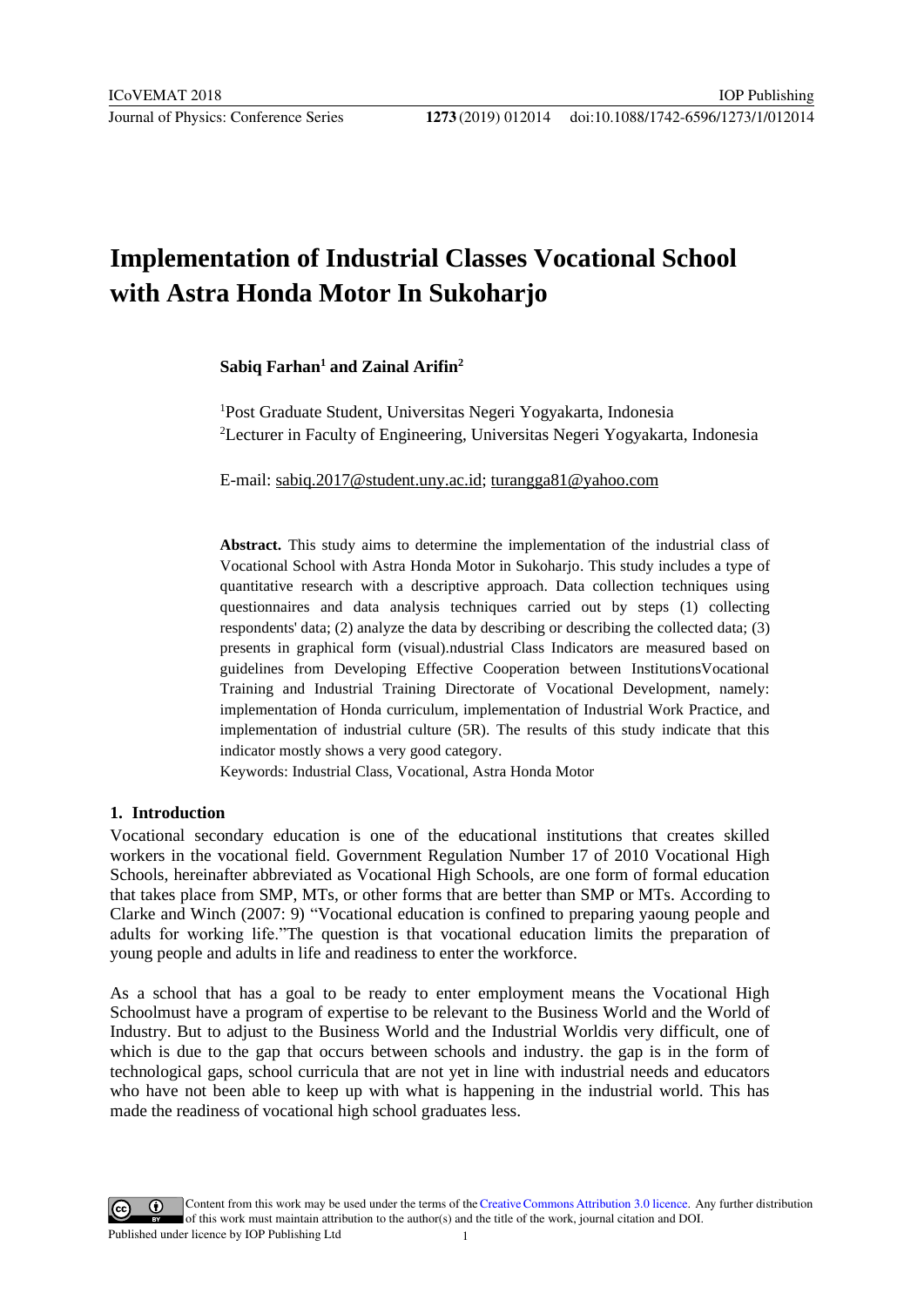Vocational education in Indonesia in facing the global challenges of the Industrial Revolution 4.0 in the XXI century, seeing this, the President issued Presidential Instruction No. 9 of 2016 concerning Revitalization of Vocational High Schools. Vocational revitalization can be referred to as the third vocational education reform, after the first reform of vocational education in 1964 and the second reform in 1976.Director General of Primary and Secondary Education of the Ministry of Education and Culture (Dirjen Dikdasmen) Hamid Muhammad said four points that were the focus of revitalization of Vocational High Schools (SMK) were covering the revitalization of the link and match curriculum, educators & education staff, cooperation, and graduates. One of the link and match programs that is prepared to adjust between learning material in vocational schools and the needs of the workforce / industrial world namely the industrial class.

The role of industry based on Minister of Industry Regulation No. 3 of 2017 includes providing input for alignment of curriculum in Vocational Schools, facilitating work practices for vocational students and apprenticeship for teachers in accordance with expertise programs, providing instructors as supervisors for work practices and internships, and issuing certificates for students Vocational School and teacher. The growth of work culture in Vocational Schools is strengthened through strong synergies and industry simulations through industry-school cooperation.

One vocational school that has run Industrial Classes in Sukoharjo Regency is Veteran 1 Sukoharjo Vocational School, SMK PGRI Sukoharjo, and SMK Tunas Bangsa Sukoharjo. In the industrial class, PT. AHM said that the industrial-assisted Honda vocational program is a vocational school in technology and engineering in Sukoharjo Regency. The expertise competencies possessed by the industrial class are Motorbike Engineering and Business Based on the above things, Vocational Veteran 1 Sukoharjo cooperates with PT. AHM to apply industrial class.

Industrial Classes to minimize the gap that occurs between education in schools and the industrial world. the formation of industrial class is expected to produce graduates of students who have competencies that are in accordance with the standards needed by companies and industries. According toWidiyanti, Solichin,and Yoto (2017) Industrial class is a program of cooperation between industry and vocational education units in integrating learning in schools with the industrial world. Industrial class is also one of the patterns of the implementation of education carried out in Vocational Schools (SMK) which combines the school education system and the existing system in the Industry in a relevant technological gap, school curriculum that is not yet in line with industrial needs and educators who have not been able to offset what happened in the world of industry. This has made the readiness of vocational high school graduates less.

The industrial class aims to (1) produce a quality workforce, namely personnel who have a level of knowledge, skills, and work ethic in accordance with the demands of the work, (2) strengthen the linkages and equivalence between Vocational Schools (SMK) and the job market, (3 ) increasing the effectiveness and efficiency of the education and training process for quality personnel, (4) giving recognition and respect for work experience as part of the education process.The main components in implementing industrial classes are as follows: (1) curriculum; (2) industrial work practices; and (3) industrial culture. The three components follow the provisions contained in the MoU from the collaboration of TBSM Vocational School with PT. AHM.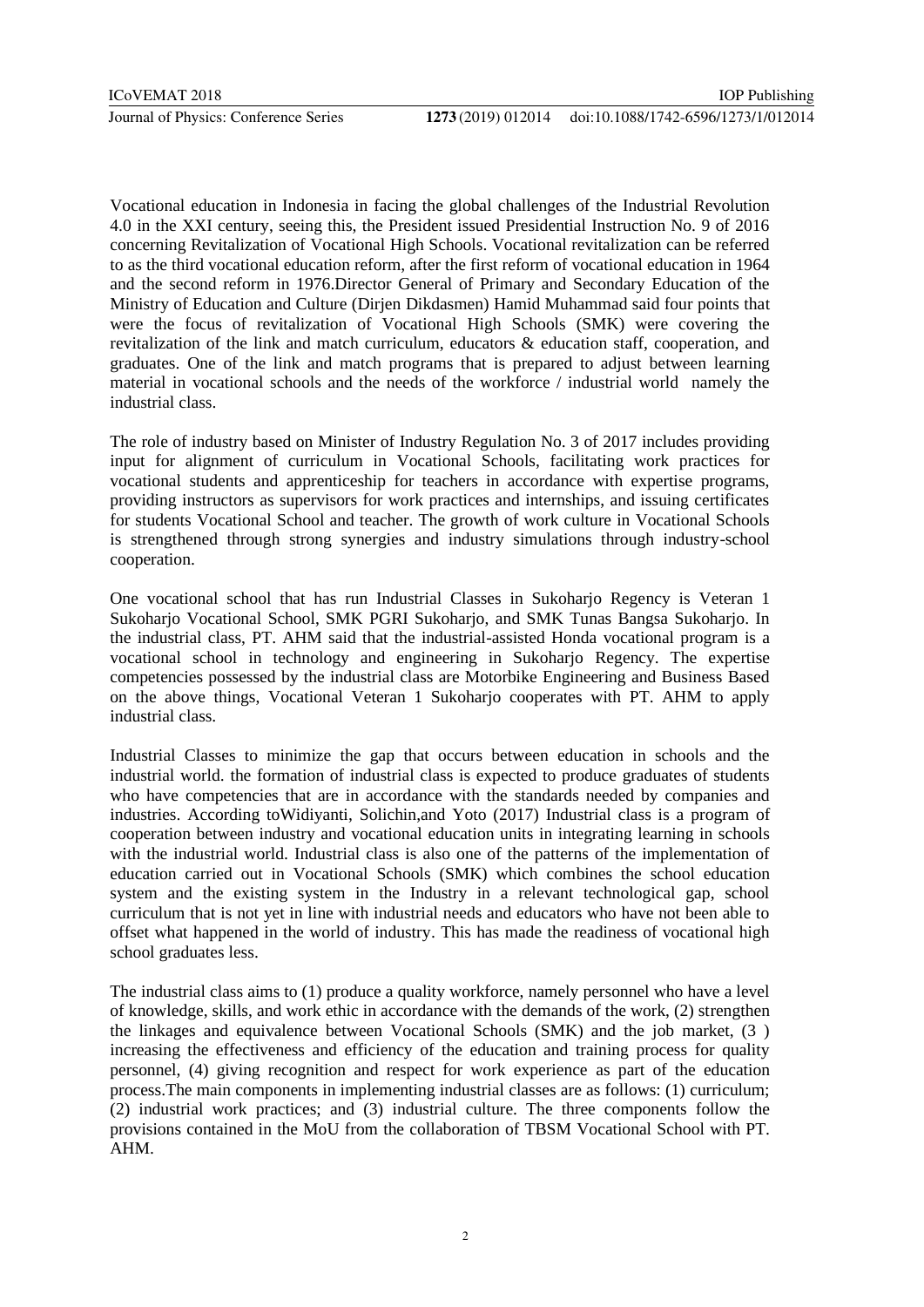#### *1.1. Honda curriculum*

Honda's curriculum is a curriculum made by Honda for the Vocational High School of Honda Curriculum Development. This is done by combining the Basic Competency Standards issued by the Department of Education with Honda Level 1 (PMT1) Mechanical Training material which is also training and test material. mechanical competence in the official workshop of Astra Honda Authorized Service Station (AHASS). With this Honda Curriculum material, it is expected that learning about motorcycle engineering towards vocational students applying this curriculum will be more directed as a qualified mechanic (Kompas, 2012).

#### *1.2. Industrial Work Practices*

Industrial Work Practice is a pattern of implementing training that is jointly managed between Vocational Schools and industry / professional associations as partner institutions, starting from the planning, implementation, to evaluation and certification stages (Directorate of Vocational Secondary Education, 2004).

#### *1.3. Industrial Culture (5S)*

Industrial culture (5S) is known as one of the work cultureof a legendary Japanese country. 5S comes from 5 Japanese words, namely Seiri, Seiton, Seiso, Seiketsu, and Shitsuke. Seiri is the first step in implementing 5S, namely: selection of useful and useless items. Seiton is structuring useful items that are easy to find, and safe. Seiso is cleaning items that have been neatly arranged so they are not dirty. Seiketsu is the maintenance of a neat and clean working environment into a standard of work. Shitsuke is self-awareness of work ethics.

#### **2. Method**

This study includes a type of quantitative research with a descriptive approach. The data collection technique in this study used a questionnaire, with categories of respondents namely productive teachers of Vocational School in Veterans 1 Vocational School Sukoharjo, SMK PGRI Sukoharjo, and Vocational School Tunas Bangsa Sukoharjo. The validity of the instrument in this study included the rational validity of the assessment, namely by consulting instruments for competent experts with consultation. Data analysis techniques are carried out by steps: 1) collecting respondents' data; 2) analyze data by describing or describing the data collected; 3) presenting data in visual form

#### **3. Results**

The success and effectiveness of implementing vocational education and training programs is highly dependent on cooperation with the business world and the industrial world. The links between various industrial classes between SMK and industry are generally aimed at supporting the process of developing work competencies of students and trainers in order to produce graduates who are in accordance with the needs of the industrial world. Through these industrial classes, competency gaps that cannot be met during the education and training process can be minimized

Industrial class programs are programs to procure special classes in the school environment. This class is managed jointly between schools and industries.From the joint management model / system will create a new learning climate that guarantees the quality of student education.This program is alleged to be the most optimal program in improving the quality of education in schools, because the industry also participates in teaching and learning activitiesin the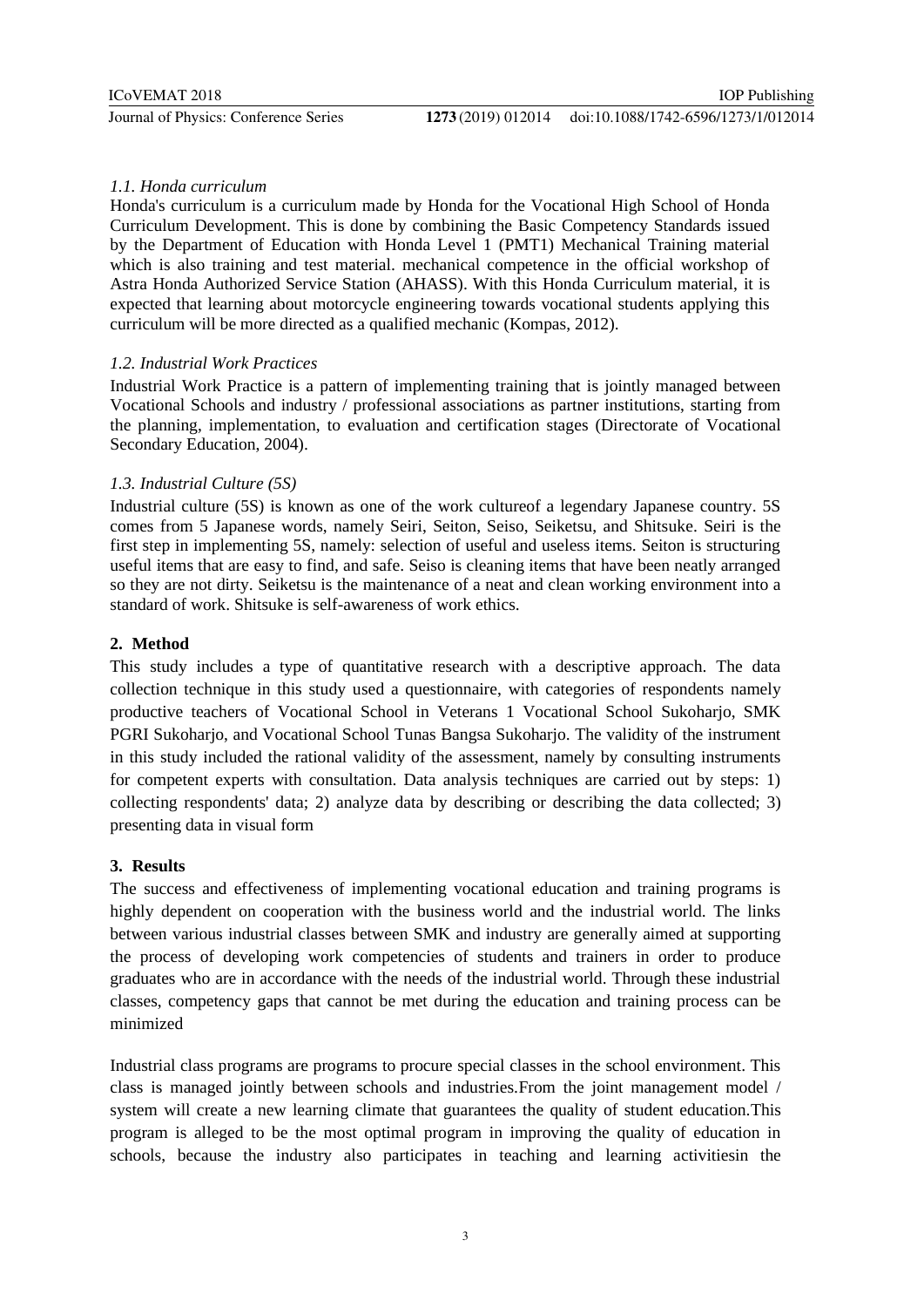classroom.In the present era, Vocational Schools open industrial classes that collaborate with the Ministry of Education to train students to have the skills and competitiveness to be ready to work.

In the research of Industrial Class implementationVocational School With Astra Honda Motor In Sukoharjo can be presented in four categories, namely Honda curriculum, Industrial Work Practice and Industrial Culture (5R)

**Table 1.** Categorization of implementationVocational School With Astra Honda Motor In Sukoharjo

| Score Range $(\% )$ | Category                                               |
|---------------------|--------------------------------------------------------|
| $0 - 20$            | Very Low                                               |
| $20,01 - 45$        | Low                                                    |
| $45.01 - 70$        | Enough                                                 |
| $70.01 - 90$        | Good                                                   |
| $90.01 - 100$       | Very Good                                              |
| $A$ chievement =    | real score<br>x 100%<br>$\frac{1}{\text{ideal score}}$ |

| <b>Table 2.</b> Respondents' Response to Implementation of Industrial Classes Vocational |                                |  |  |
|------------------------------------------------------------------------------------------|--------------------------------|--|--|
|                                                                                          | School with Astra Honda Motor. |  |  |

|                                     | Indicator                                                           | Score   | Total  |
|-------------------------------------|---------------------------------------------------------------------|---------|--------|
| Honda<br>Curriculum                 | Understanding of Honda Curriculum                                   | 75,50 % |        |
|                                     | Honda curriculum planning process                                   | 82,10 % |        |
|                                     | The goals and objectives of the Honda                               | 80,30 % |        |
|                                     | Curriculum<br><b>Facilities</b><br>and<br>infrastructure for<br>the |         | 79,70% |
|                                     | learning process of the Honda Motorcycle<br>and Business Department | 85,40 % |        |
|                                     | Making learning programs                                            | 75,20 % |        |
| Industrial<br><b>Work Practices</b> | <b>Implement Industrial Work Practices</b>                          | 85,00 % |        |
|                                     | Student performance during the Industrial<br>Work Practice program  | 83,50 % | 81,17% |
|                                     | <b>Evalution of Industrial Work Practices</b>                       | 75,00 % |        |
| Industrial<br>Culture (5S)          | Implementation of Seiri,                                            | 78,50 % |        |
|                                     | Implementation of Seiton,                                           | 78,50 % |        |
|                                     | Implementation of Seiso,                                            | 81.50 % | 78,15% |
|                                     | <b>Implementation of Shitsuke</b>                                   | 75,50 % |        |
|                                     | <b>Implementation of Shitsuke</b>                                   | 80,60 % |        |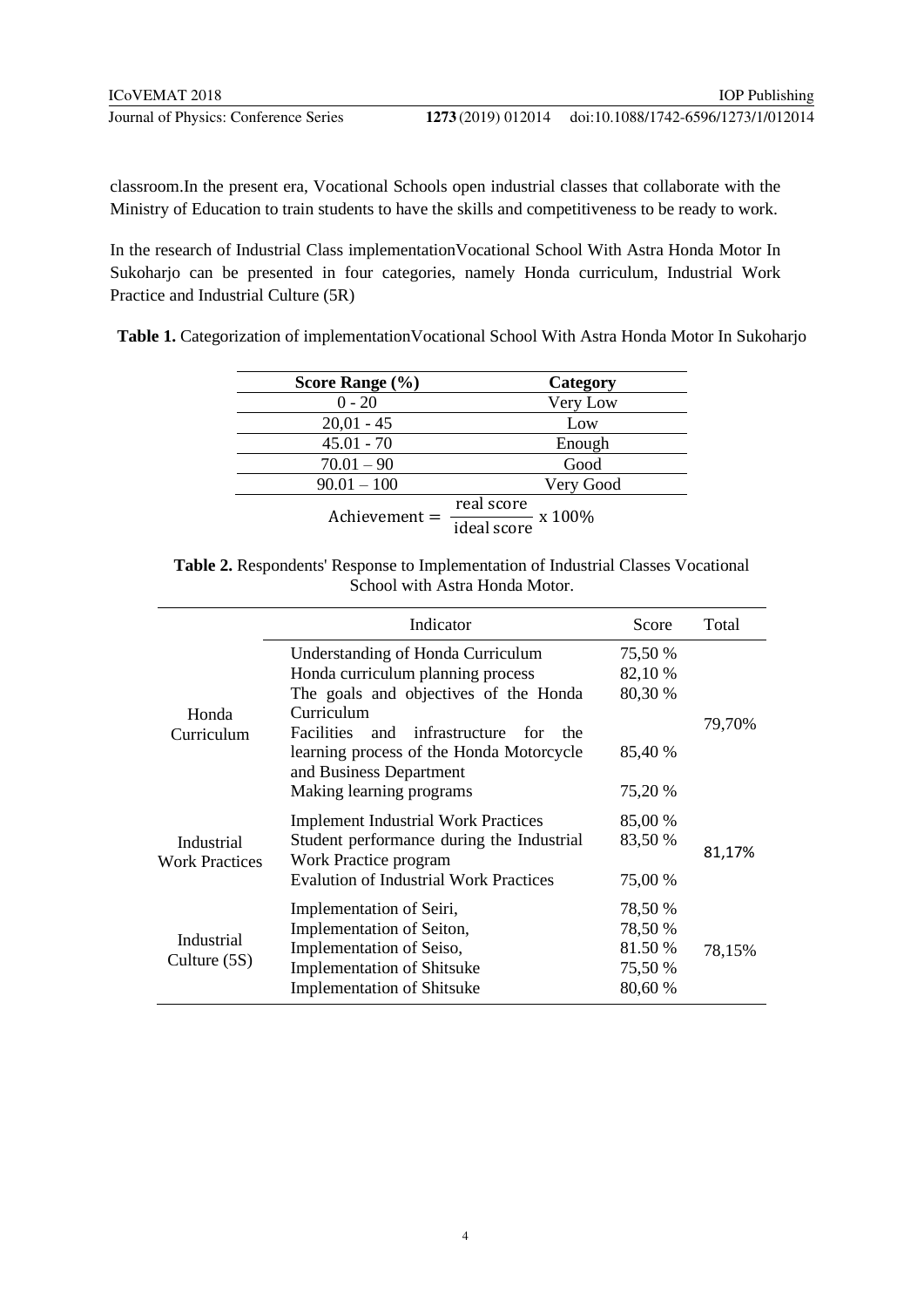#### doi:10.1088/1742-6596/1273/1/012014



**Figure 1.** Average resultImplementation of Industrial Classes Vocational School with Astra Honda Motor.

#### *3.1.Honda curriculum*

Honda curriculum implementation in industrial class Vocational School with PT. AHM in Sukoharjo is in a very good category. This can be seen from the results of the implementation of the Honda curriculum on productive learning which achieved an average yield of 79.70% in aspects of the implementation of the Honda curriculum.According to Febriansah (2015) the implementation of this curriculum actually aims to form graduates who are able to compete in the world of work. Teacher readiness in implementing this curriculum is mentally ready.In this case the understanding of the Honda curriculum in the industrial class of the Vocational School with PT. AHM in Sukoharjo is considered very lacking because not all teachers have received training from Honda and made teachers not yet fully understand the standard of teaching competence in Honda. Likewise, the facilities and infrastructure available at the SMKin cooperation with Honda have been said to be adequate and quite complete.

#### *3.2.Industrial Work Practices*

The implementation of industrial work practices from the responses of respondents already in the good / high category includes the following stages: (1) Determination of program goals and objectives, (2) Mapping of Honda workshops, (3) implementation time: 3-month apprenticeship programs are still frequent. In student performance during the apprenticeship program the student's performance is already good by looking at the assessment of technical and non-technical aspects. At the evaluation stage according to the response, it has not proceeded as it should, because the school only evaluates the program to the assessment obtained from the PT. AHM institution. Likewise for the follow-up process, the school is only asking for input from the institution. implementing the internship program. According to Resti (2016) the internship program that has been carried out by students needs to be evaluated to see the suitability between the program and its implementation.

#### *3.3.Industrial Culture (5S)*

The implementation is concise, neat, clean, caring, diligent in managing the workshop for the Light Vehicle Engineering expertise program that has been well implemented. This is evident from the average implementation of 5R in the good category, reaching 76.6%. For the application of Shitsuke, respondents were considered the lowest because caring for workshop rooms and laboratory equipment of students was still considered to be lacking while the application of Seiso was considered the highest by respondents because students were trained in workshop cleanliness, work clothes hygiene and